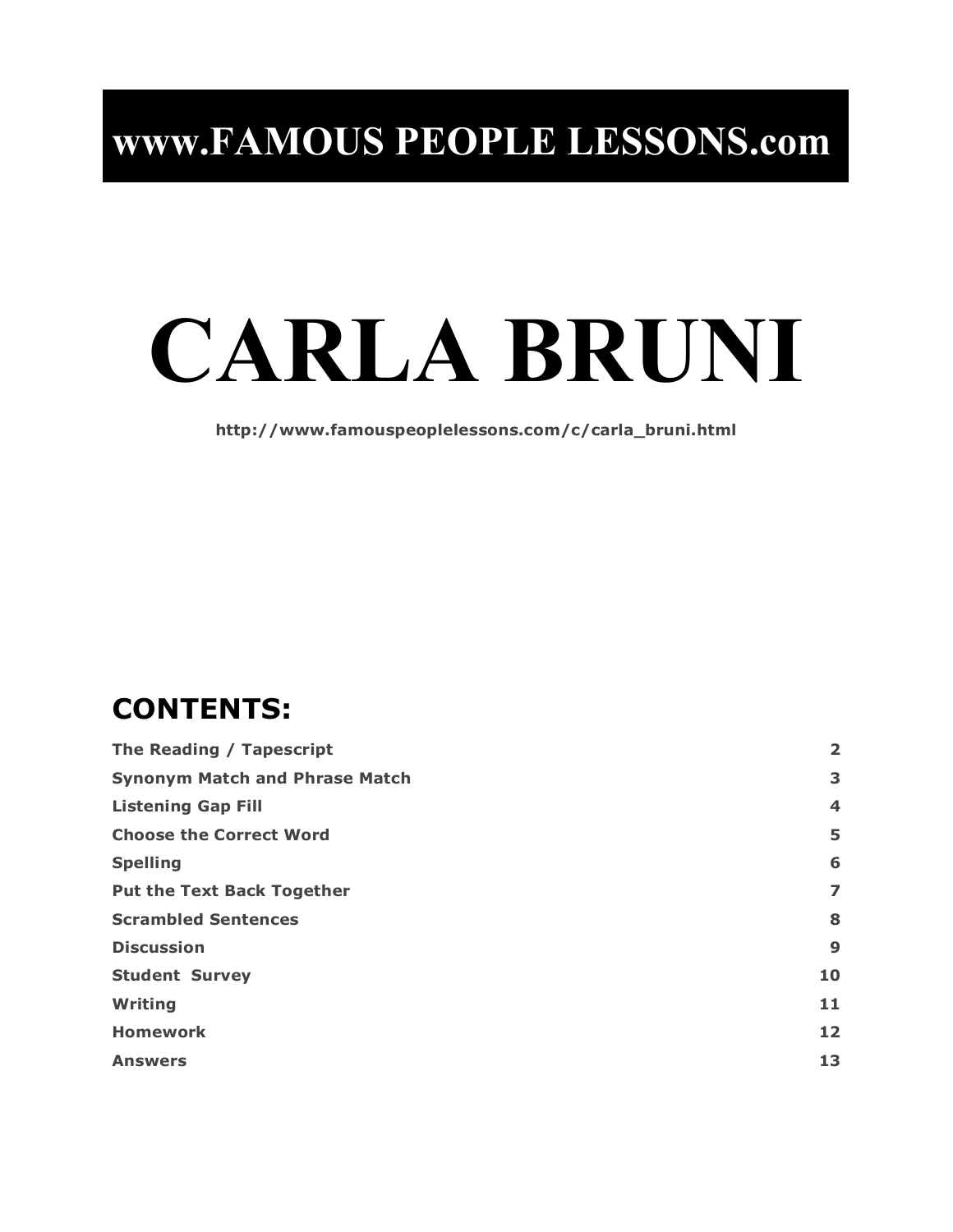## **THE READING / TAPESCRIPT**

Carla Gilberta Bruni Tedeschi, known as Carla Bruni, was born in December 1967. She is the wife of French President Nicolas Sarkozy and France's First Lady. Bruni became famous in the 1980s as a top model and also has a career as a singer and songwriter. She has both Italian and French citizenship and is the princess-consort of the Principality of Andorra.

Bruni was born in Turin, Italy, into a wealthy and musical family. Her mother was a concert pianist and her father was an industrialist and classical composer. The family moved to France when Carla was five to escape the threat of being kidnapped by the terrorist group the Red Brigades. Carla went to boarding school in Switzerland and studied art and architecture.

Bruni signed with a modeling agency when she was 19 and immediately became an international success. She worked for many of the top French designers and fashion houses. At the height of her modeling career, she was among the world's 20 highest-paid models. She also lived a jet-set lifestyle and partied hard, dating rock stars including Mick Jagger and Eric Clapton.

Bruni quit modeling in 1997 and turned her attention to music. Her debut album was released in 2002 and was a success in French-speaking countries. Her second album hit the shelves in 2007. Bruni married Nicolas Sarkozy in February 2008. She accompanies him on state visits while continuing her career in music. Her third album went on sale in July 2008.

246 words Flesch Kinkaid 9.9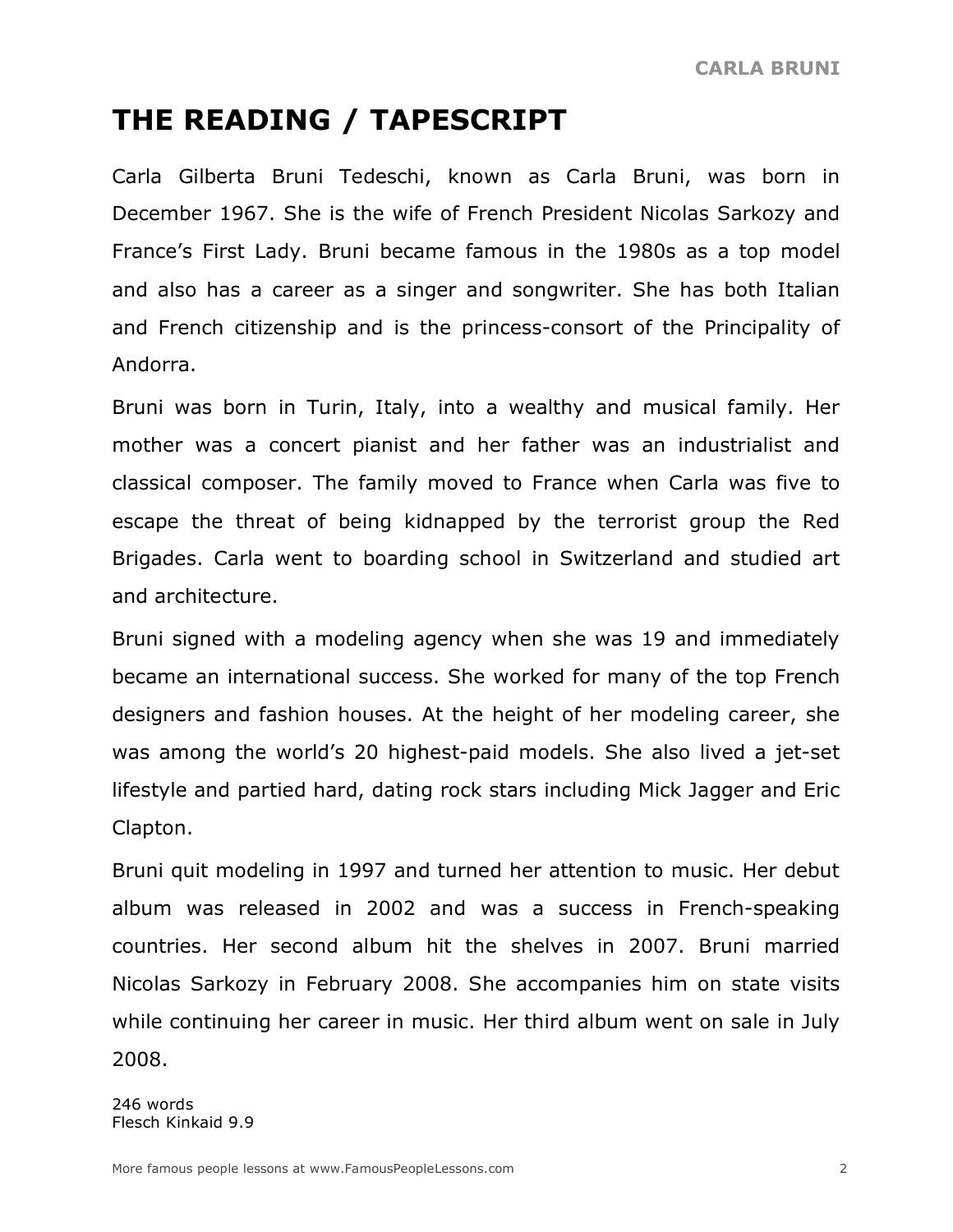**SYNONYM MATCH: Match the words from the article on the left with their synonyms on the right. Are your answers the same as other students'?**

*Paragraphs 1 and 2*

- 1. wife *a.* nationality
- 2 famous *b.* get away from
- 3. citizenship *c.* well-known
- 
- 
- 6. kidnapped *f.* rich
- 
- 
- 
- 4. wealthy *d.* abducted
- 5. escape *e.* spouse
- 

### *Paragraphs 3 and 4*

| 7.  | immediately     | g. | went on sale |
|-----|-----------------|----|--------------|
| 8.  | height          | h. | stopped      |
| 9.  | partied         | I. | instantly    |
| 10. | quit            | j. | joins        |
| 11  | hit the shelves | k  | had fun      |
| 12  | accompanies     |    | peak         |

## **PHRASE MATCH: Match the following phrases from the article.**

| 1.             | Bruni became famous in the             | $\partial$ .    | shelves in 2007        |
|----------------|----------------------------------------|-----------------|------------------------|
| $\overline{2}$ | She has both Italian and French        | b.              | of being kidnapped     |
| 3.             | her father was an industrialist and    | $\mathcal{C}$ . | French designers       |
| 4.             | a wealthy and                          | d.              | 1980s as a top model   |
| 5.             | escape the threat                      | e.              | and partied hard       |
| 6.             | She worked for many of the top         | f.              | musical family         |
| 7.             | She also lived a jet-set lifestyle     | g.              | visits                 |
| 8.             | Bruni quit modeling in 1997 and turned | h.              | classical composer     |
| 9.             | Her second album hit the               | i.              | citizenship            |
| 10.            | She accompanies him on state           | j.              | her attention to music |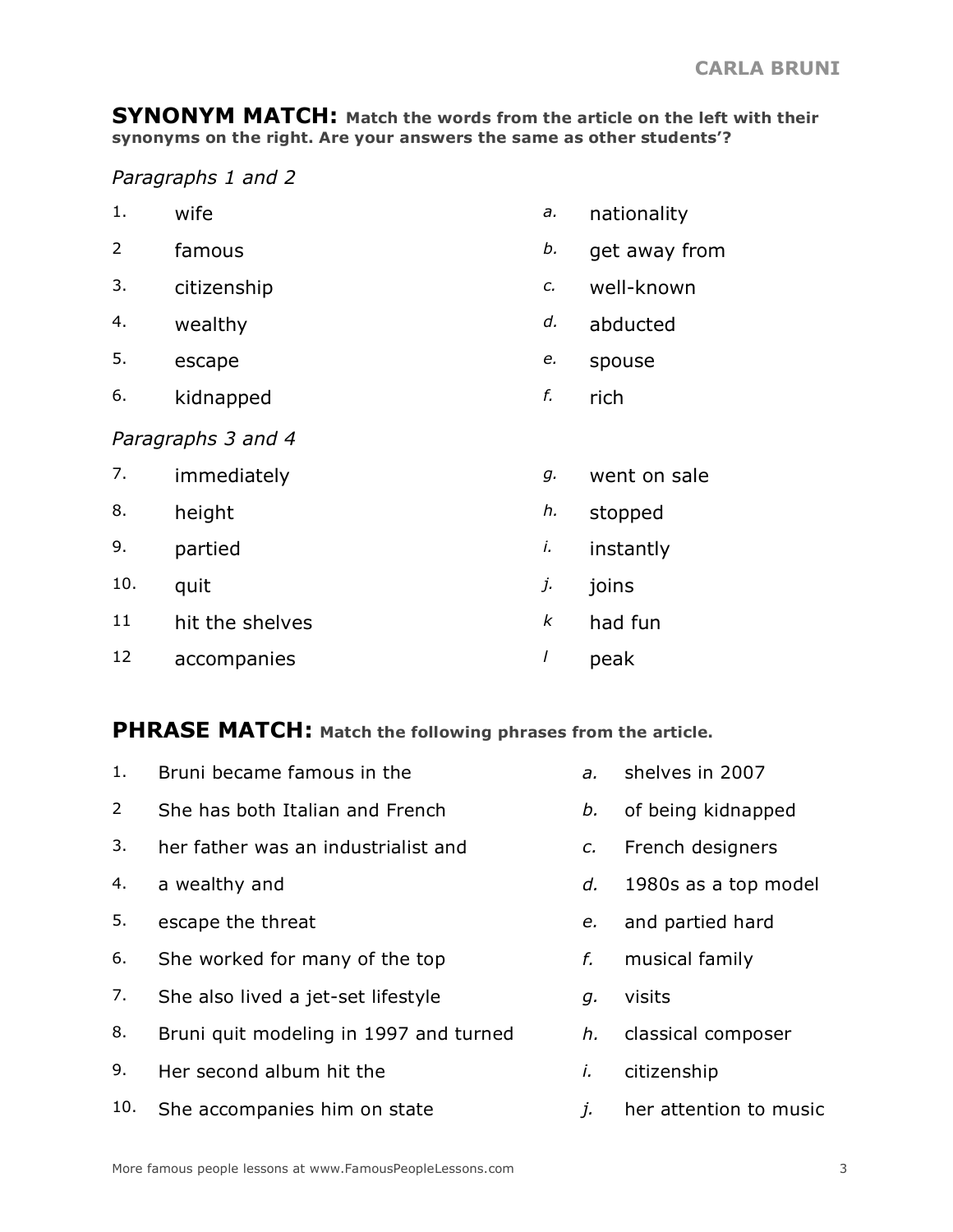## **LISTENING GAP FILL:**

Carla Gilberta Bruni Tedeschi, known as Carla Bruni, was born in December 1967. **Exercise Sarkozy** French President Nicolas Sarkozy and France's First Lady. Bruni became \_\_\_\_\_\_\_\_\_\_\_\_\_\_\_\_\_\_ as a top model and **EXALL EXALL** as a singer and songwriter. She has both Italian and French citizenship and is the \_\_\_\_\_\_\_\_\_\_\_\_\_\_\_\_\_\_\_\_\_ the Principality of Andorra.

Bruni was born in Turin, Italy, \_\_\_\_\_\_\_\_\_\_\_\_\_\_\_\_\_\_\_ musical family. Her mother was \_\_\_\_\_\_\_\_\_\_\_\_\_\_\_\_\_\_\_\_\_\_\_\_\_ and her father was an industrialist and classical composer. The family moved to France when Carla was five to \_\_\_\_\_\_\_\_\_\_\_\_\_\_\_\_ of being kidnapped by the terrorist group the Red Brigades. Carla went to \_\_\_\_\_\_\_\_\_\_\_\_\_\_\_\_\_\_\_ in Switzerland and studied art and architecture.

Bruni \_\_\_\_\_\_\_\_\_\_\_\_\_\_\_\_\_\_\_ modeling agency when she was 19 and immediately became an international success. She worked for extending the state of the state of the state of the French designers and fashion houses. **EXECUTE:** The modeling career, she was among the world's 20 highest-paid models. She also lived a jet-set lifestyle \_\_\_\_\_\_\_\_\_\_\_\_\_\_\_\_\_\_, dating rock stars including Mick Jagger and Eric Clapton.

Bruni quit modeling in 1997 and \_\_\_\_\_\_\_\_\_\_\_\_\_\_\_\_\_\_\_\_ to music. Her debut album was released in 2002 and \_\_\_\_\_\_\_\_\_\_\_\_\_\_\_\_\_\_\_\_\_\_\_\_\_ French-speaking countries. Her second album \_\_\_\_\_\_\_\_\_\_\_\_\_\_\_\_ 2007. Bruni married Nicolas Sarkozy in February 2008. She \_\_\_\_\_\_\_\_\_\_\_\_\_\_\_\_\_\_\_\_\_\_\_ state visits while continuing her career in music. Her third album went on sale in July 2008.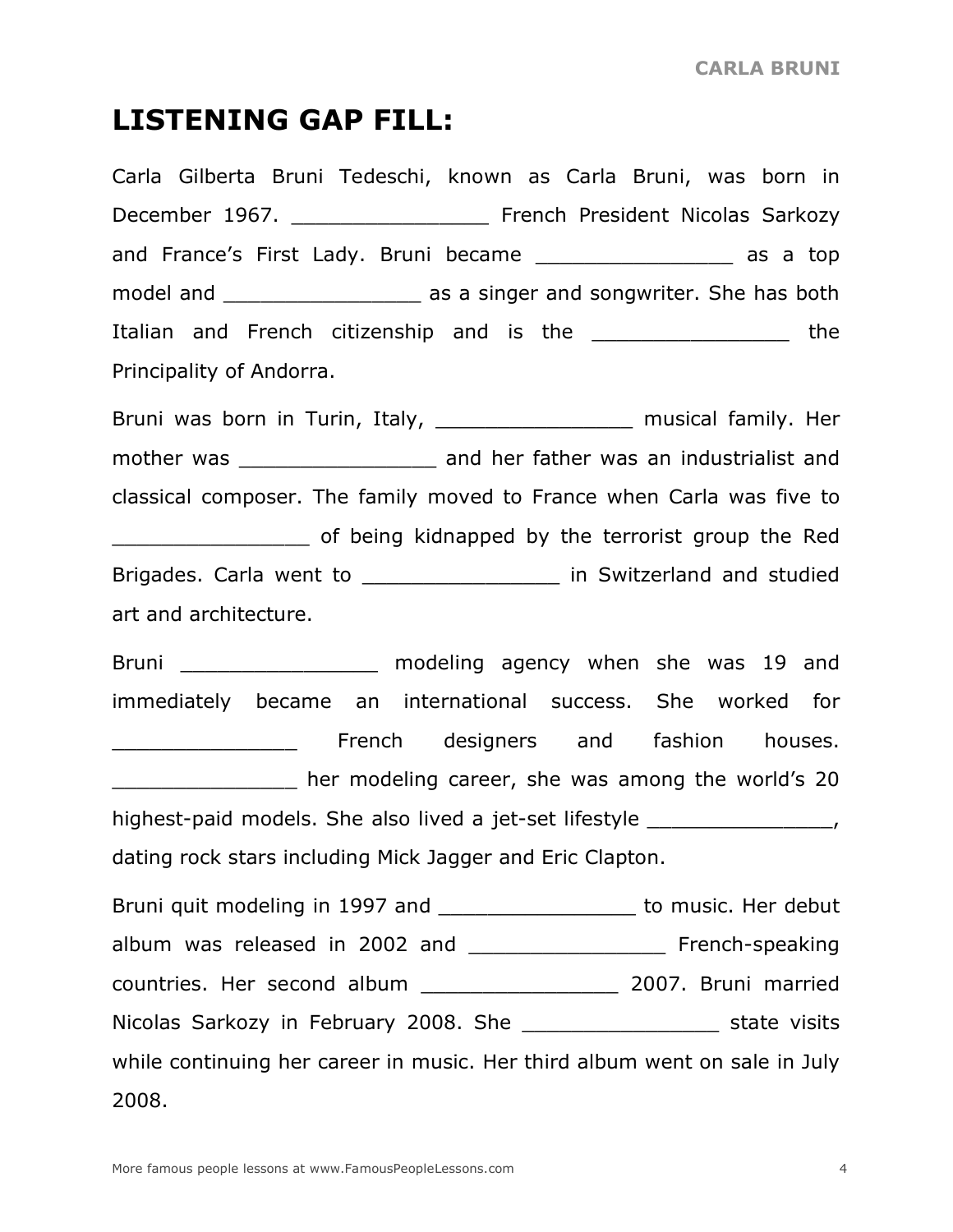## **CHOOSE THE CORRECT WORD:**

**Delete the wrong word in each of the pairs in italics.**

Carla Gilberta Bruni Tedeschi, *known / knowing* as Carla Bruni, was born in December 1967. She is the wife of French President Nicolas Sarkozy and France's First Lady. Bruni became *fame / famous* in the 1980s *was / as* a top model and also has a career as a singer and songwriter. She has *both / all* Italian and French citizenship and is the princess-consort of the Principality of Andorra.

Bruni was born in Turin, Italy, into a *wealthy / wealth* and musical family. Her mother was a concert pianist and her father was *an industrial / industrialist* and classical composer. The family moved to France when Carla was five to escape the *treat / threat* of being kidnapped by the terrorist group the Red Brigades. Carla went to *boarding / boarded* school in Switzerland and studied art and architecture.

Bruni *signed / singed* with a modeling agency when she was 19 and immediately became an international success. She worked *for / by* many of the top French designers and fashion *homes / houses*. At the height of her modeling career, she was among the world's 20 highest-paid models. She also lived a jet-set lifestyle and *partied / partying* hard, dating rock stars including Mick Jagger and Eric Clapton.

Bruni *quit / quite* modeling in 1997 and turned *her / she* attention to music. Her debut album was released in 2002 and was a success in Frenchspeaking countries. Her second album hit the *closets / shelves* in 2007. Bruni married Nicolas Sarkozy in February 2008. She accompanies him on *state / statement* visits while continuing her career in music. Her third album went on sale in July 2008.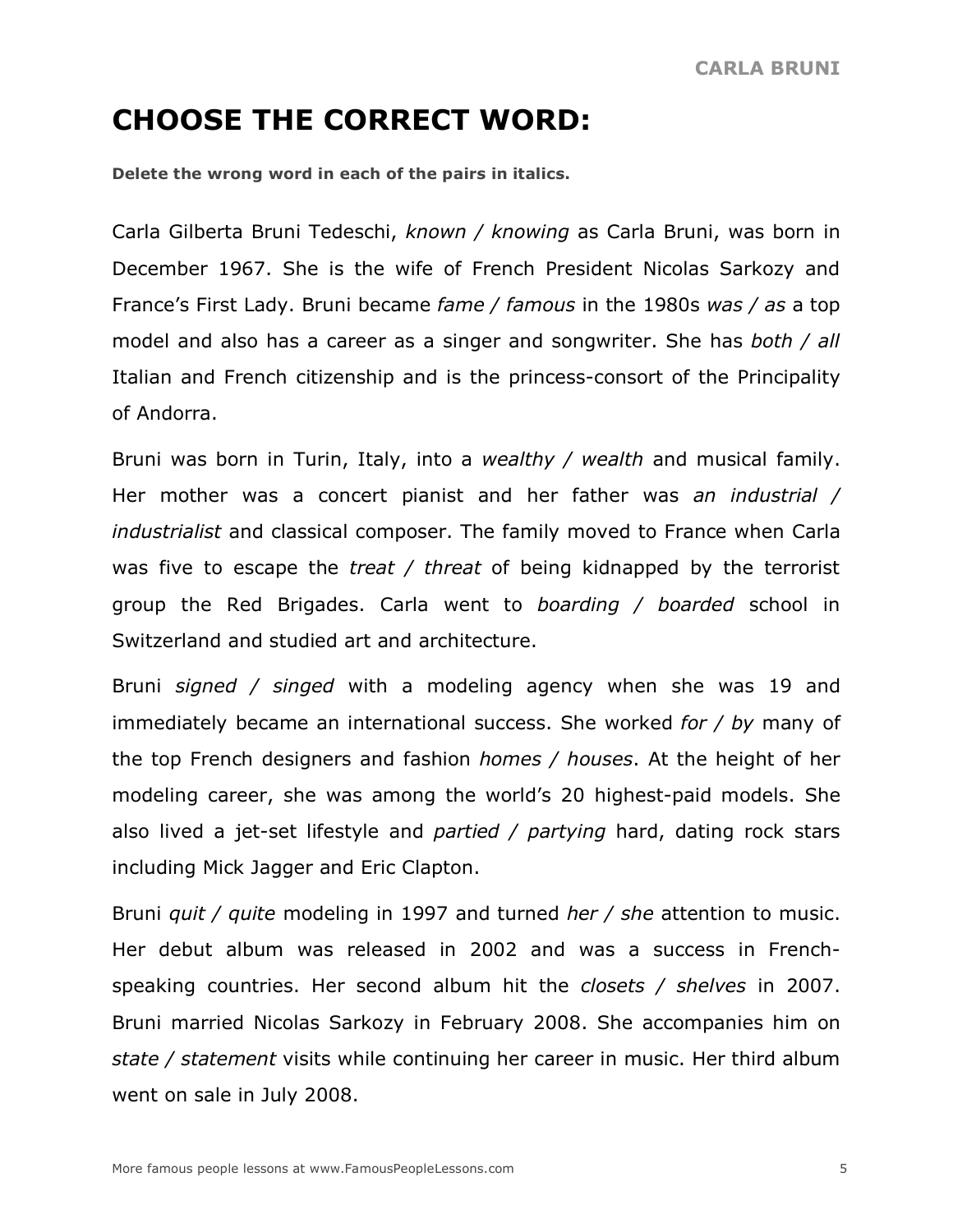## **SPELLING:**

**These jumbled words are from the text. Spell them correctly.**

#### *Paragraph 1*

- 1. bcmDeeer 1967
- 2. French rdiPesnte Nicolas Sarkozy
- 3. a singer and tsegrnwiro
- 4. She has both Italian and French isznpthecii

#### *Paragraph 2*

- 5. a wtelyha and musical family
- 6. Her mother was a concert inspita
- 7. escape the threat of being nappeddik
- 8. itrosterr group

#### *Paragraph 3*

- 9. Bruni esgdni with a modeling agency
- 10. French designers and nofashi houses
- 11. At the htgieh of her modeling career
- 12. She also lived a jet-set lifestyle and redpiat hard

#### *Paragraph 4*

- 13. turned her toinatnet to music
- 14. a csusesc in French-speaking countries
- 15. Her second album hit the seehlsy in 2007
- 16. saett visits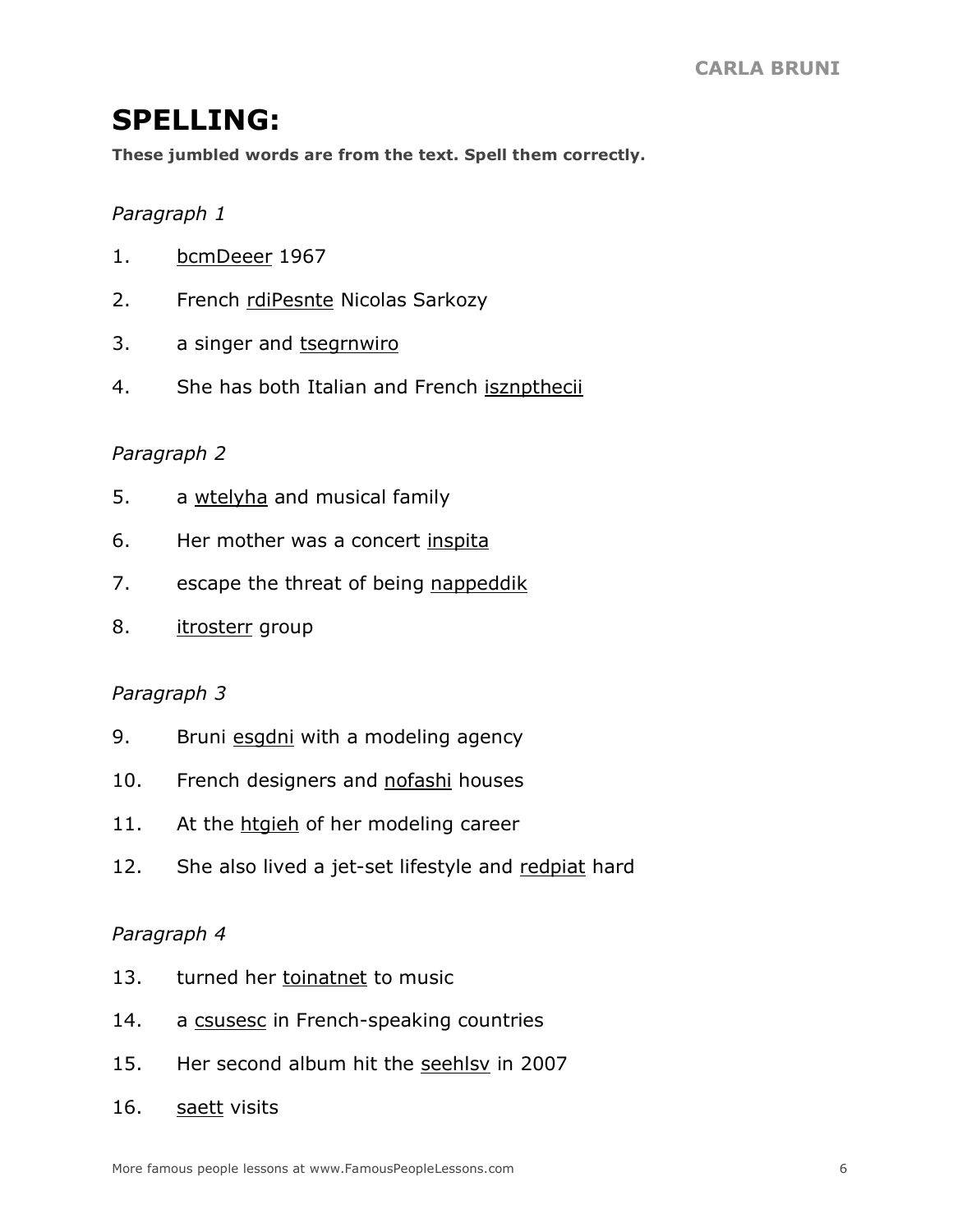# **PUT THE TEXT BACK TOGETHER**

**Number these lines in the correct order.**

- ( ) success. She worked for many of the top French designers and fashion houses. At the height of her modeling
- () hard, dating rock stars including Mick Jagger and Eric Clapton.
- ( ) was an industrialist and classical composer. The family moved to France when Carla was five to escape the threat of being
- ( ) kidnapped by the terrorist group the Red Brigades. Carla went to boarding school in Switzerland and studied art and architecture.
- ( ) 2002 and was a success in French-speaking countries. Her second album hit the
- ( ) shelves in 2007. Bruni married Nicolas Sarkozy in February 2008. She accompanies him on state
- ( ) Bruni quit modeling in 1997 and turned her attention to music. Her debut album was released in
- ( *1* ) Carla Gilberta Bruni Tedeschi, known as Carla Bruni, was born in December 1967. She is the wife of French
- ( ) Bruni signed with a modeling agency when she was 19 and immediately became an international
- ( ) career, she was among the world's 20 highest-paid models. She also lived a jet-set lifestyle and partied
- ( ) visits while continuing her career in music. Her third album went on sale in July 2008.
- ( ) citizenship and is the princess-consort of the Principality of Andorra.
- ( ) model and also has a career as a singer and songwriter. She has both Italian and French
- ( ) President Nicolas Sarkozy and France's First Lady. Bruni became famous in the 1980s as a top
- ( ) Bruni was born in Turin, Italy, into a wealthy and musical family. Her mother was a concert pianist and her father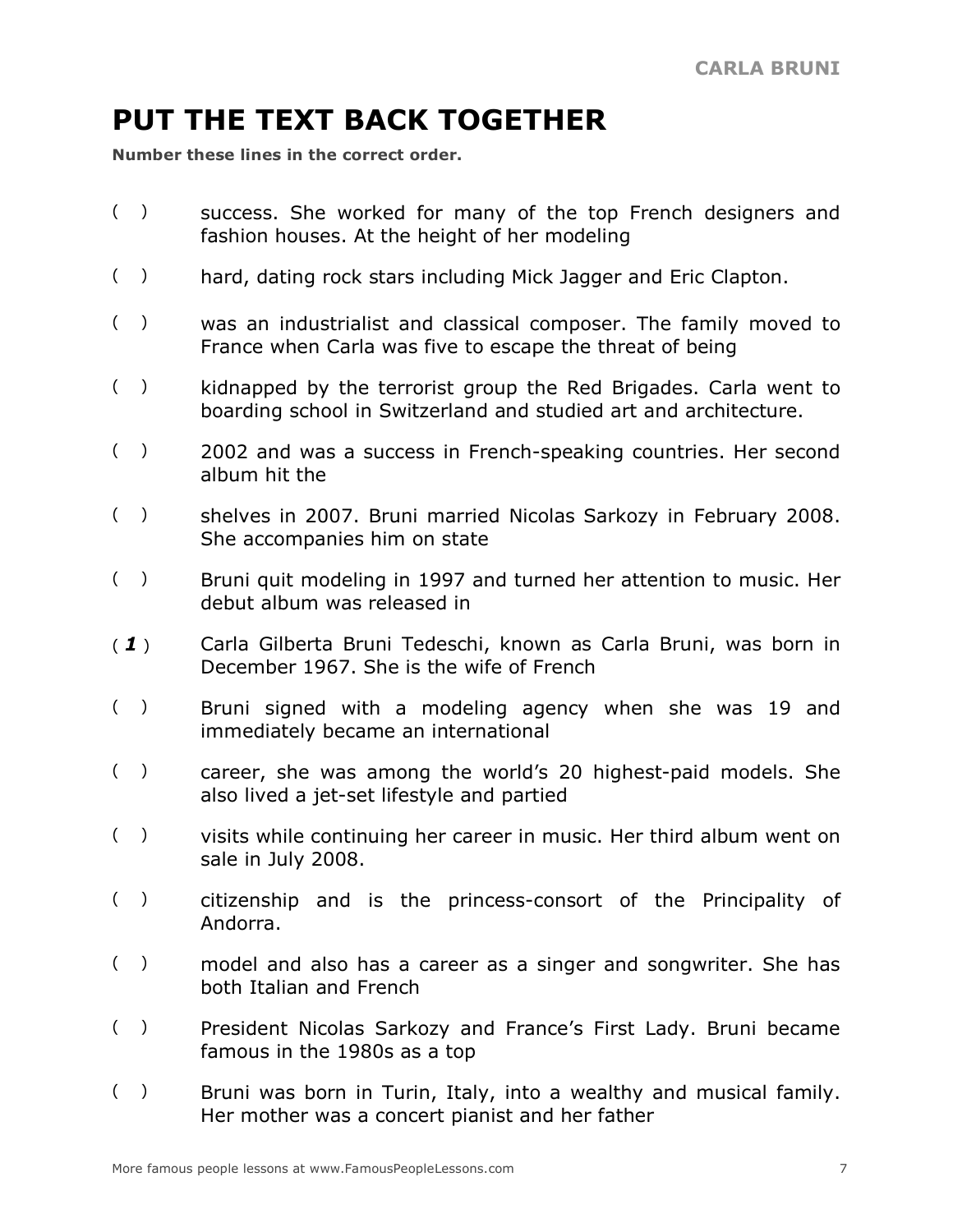## **SCRAMBLED SENTENCES**

**With your partner, put the words back into the correct order.**

|    | 1. top became the a Bruni in as model famous 1980s           |
|----|--------------------------------------------------------------|
| 2. | French She both and citizenship has Italian                  |
| 3. | her composer classical and industrialist an was<br>father    |
| 4. | of<br>threat the escape kidnapped being                      |
| 5. | boarding Switzerland art to in studied went school and Carla |
| 6. | many designers of She the worked top for French              |
| 7. | career the of modeling At height her                         |
| 8. | a jet-set lifestyle and partied hard She also lived          |
|    | 9. the<br>album<br>Her 2007 in<br>shelves<br>hit<br>second   |
|    | 10. She<br>visits<br>state<br>him<br>on<br>accompanies       |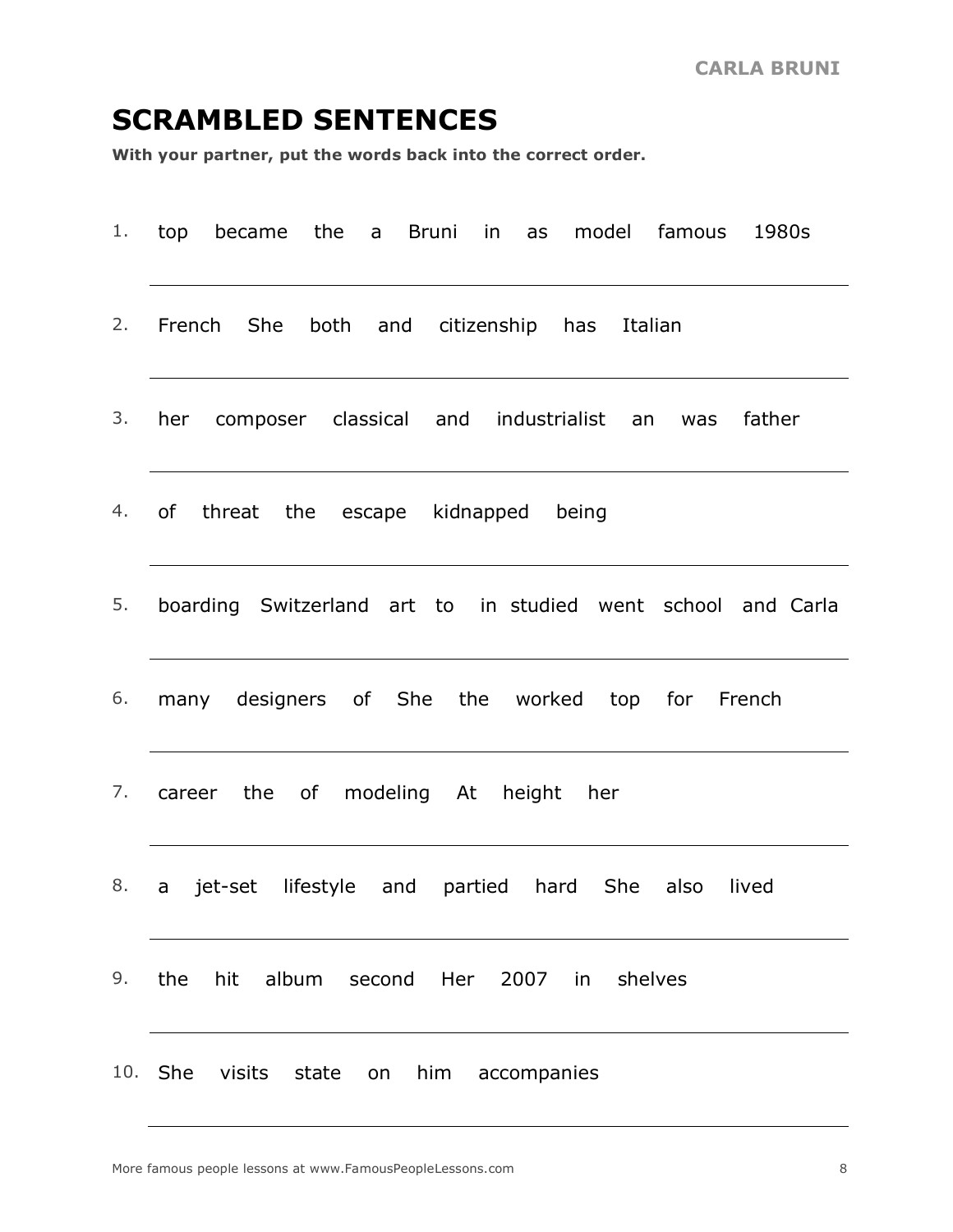# **CARLA BRUNI DISCUSSION:**

### **STUDENT A's QUESTIONS (Do not show these to student B)**

| 1.               | What do you know about Carla Bruni?                    |
|------------------|--------------------------------------------------------|
| 2.               | Would you like to meet Carla Bruni?                    |
| 3.               | What would you like to know about Carla Bruni and why? |
| $\overline{4}$ . |                                                        |
| 5.               |                                                        |
| 6.               |                                                        |
| 7.               |                                                        |
| 8.               |                                                        |

------------------------------------------------------------------------------

More famous people lessons at www.FamousPeopleLessons.com

**CARLA BRUNI**

# **CARLA BRUNI DISCUSSION: STUDENT B's QUESTIONS (Do not show these to student A)**

- 1. What did you learn from this text about Carla Bruni?
- 2. What questions would you like to ask Carla Bruni?
- 3. What would her answers be to those questions?

| 4. |  |  |
|----|--|--|
| 5. |  |  |
| 6. |  |  |
| 7. |  |  |
| 8. |  |  |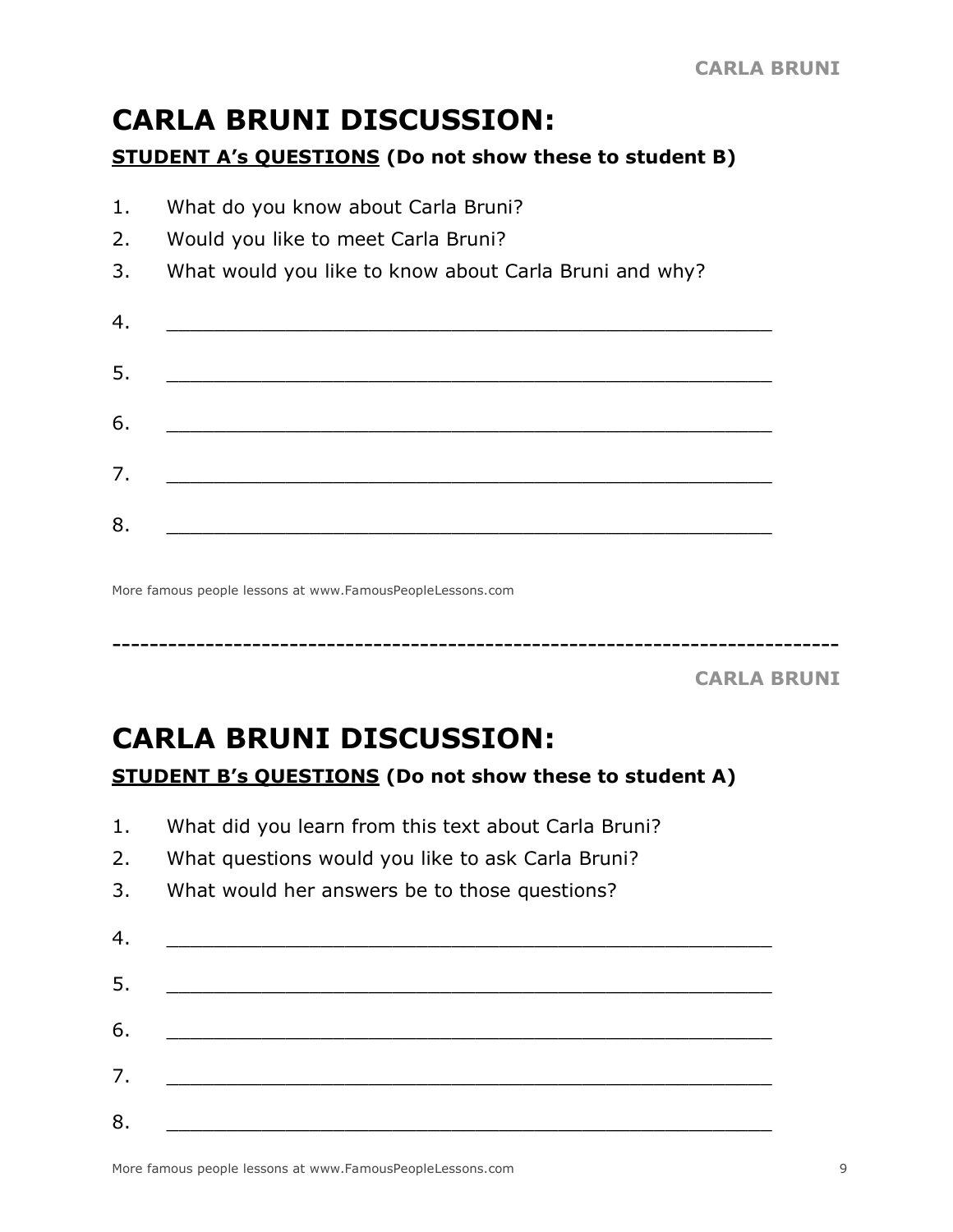# **CARLA BRUNI SURVEY:**

**Write five questions about Carla Bruni in the table. Do this in pairs/groups. Each student must write the questions on his / her own paper.**

**Without your partner, interview other students. Write down their answers.**

|      | STUDENT 1 | STUDENT 2 | STUDENT 3 |
|------|-----------|-----------|-----------|
| Q.1. |           |           |           |
| Q.2. |           |           |           |
| Q.3. |           |           |           |
| Q.4. |           |           |           |
| Q.5. |           |           |           |

**Return to your original partner(s) and share and talk about what you found out. Make mini-presentations to other groups on your findings.**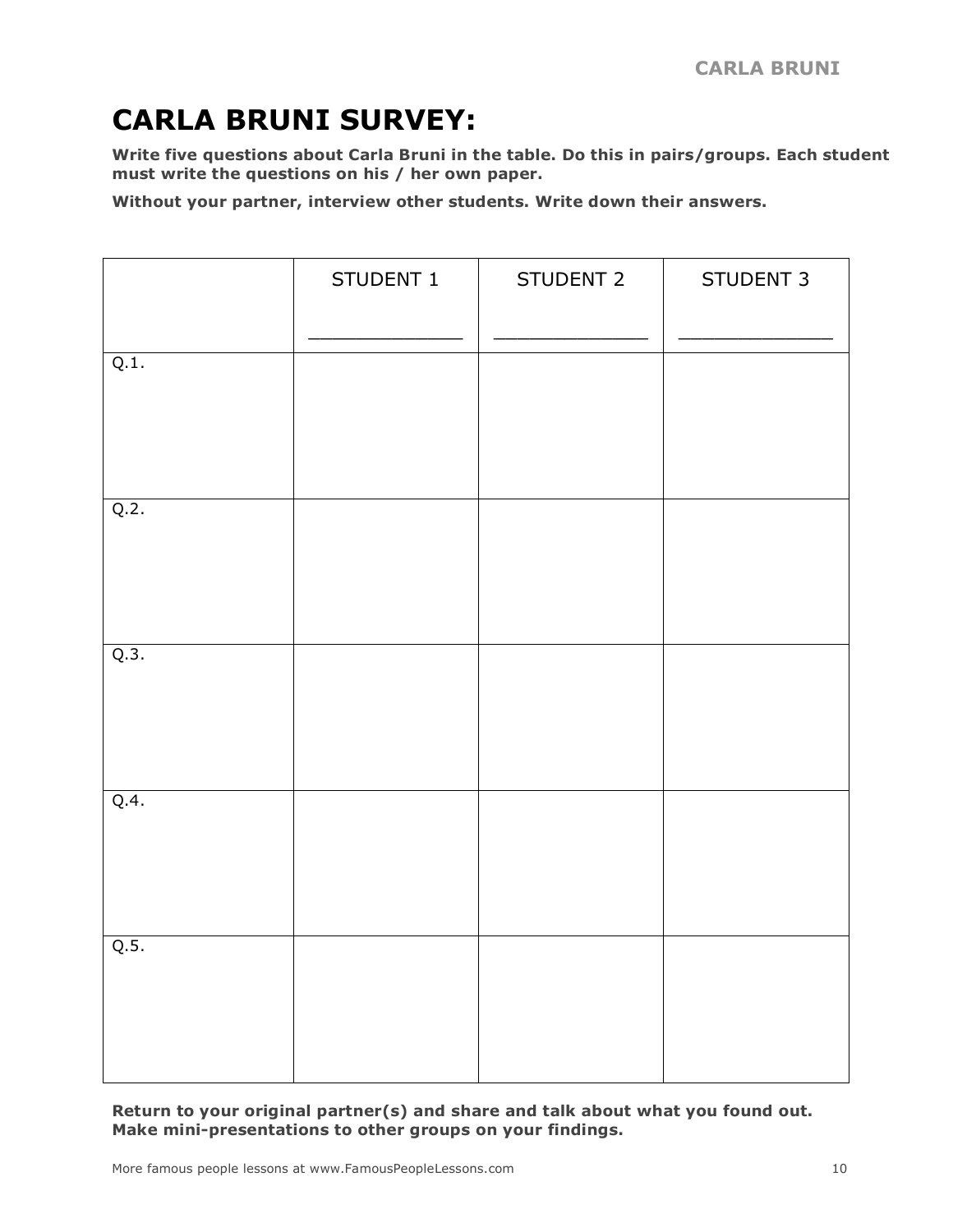## **WRITING:**

Write about Carla Bruni for 10 minutes. Show your partner your paper. Correct each other's work.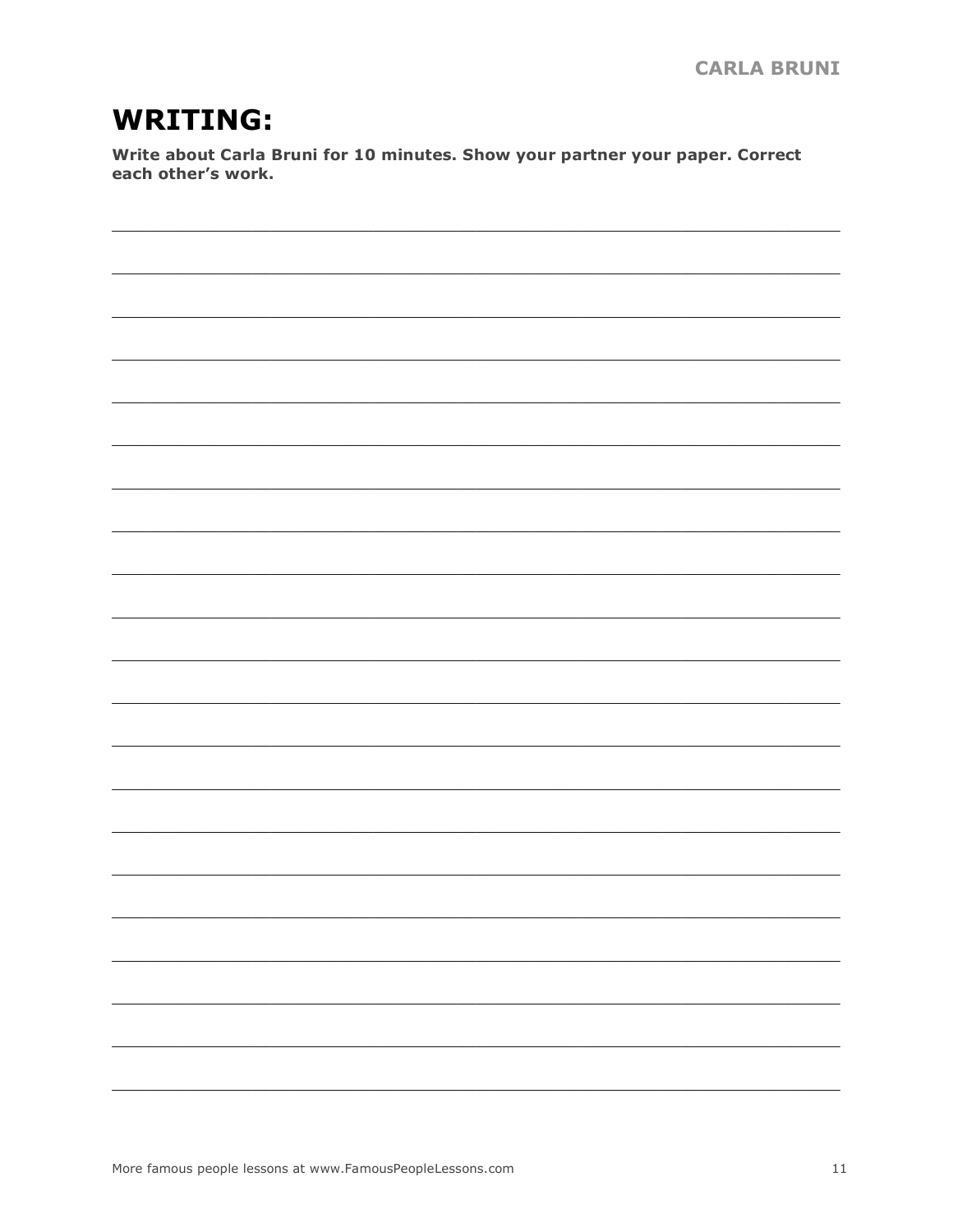## **HOMEWORK**

**1. VOCABULARY EXTENSION:** Choose several of the words from the text. Use a dictionary or Google's search field (or another search engine) to build up more associations / collocations of each word.

**2. INTERNET:** Search the Internet and find more information about Carla Bruni. Talk about what you discover with your partner(s) in the next lesson.

**3. CARLA BRUNI POSTER:** Make a poster showing the different stages of the life of Carla Bruni. Show your poster to your classmates in the next lesson. Did you all find out similar things?

**4. MAGAZINE ARTICLE:** Write a magazine article about Carla Bruni. Include an imaginary interview with her. Write about what she does every day and what she thinks about.

Read what you wrote to your classmates in the next lesson. Give each other feedback on your articles.

**5. LETTER:** Write a letter to Carla Bruni. Ask her three questions about her life. Give her three suggestions on what she should do in her future. Read your letter to your partner(s) in your next lesson. Your "Carla Bruni expert" partner(s) will try and answer your questions.